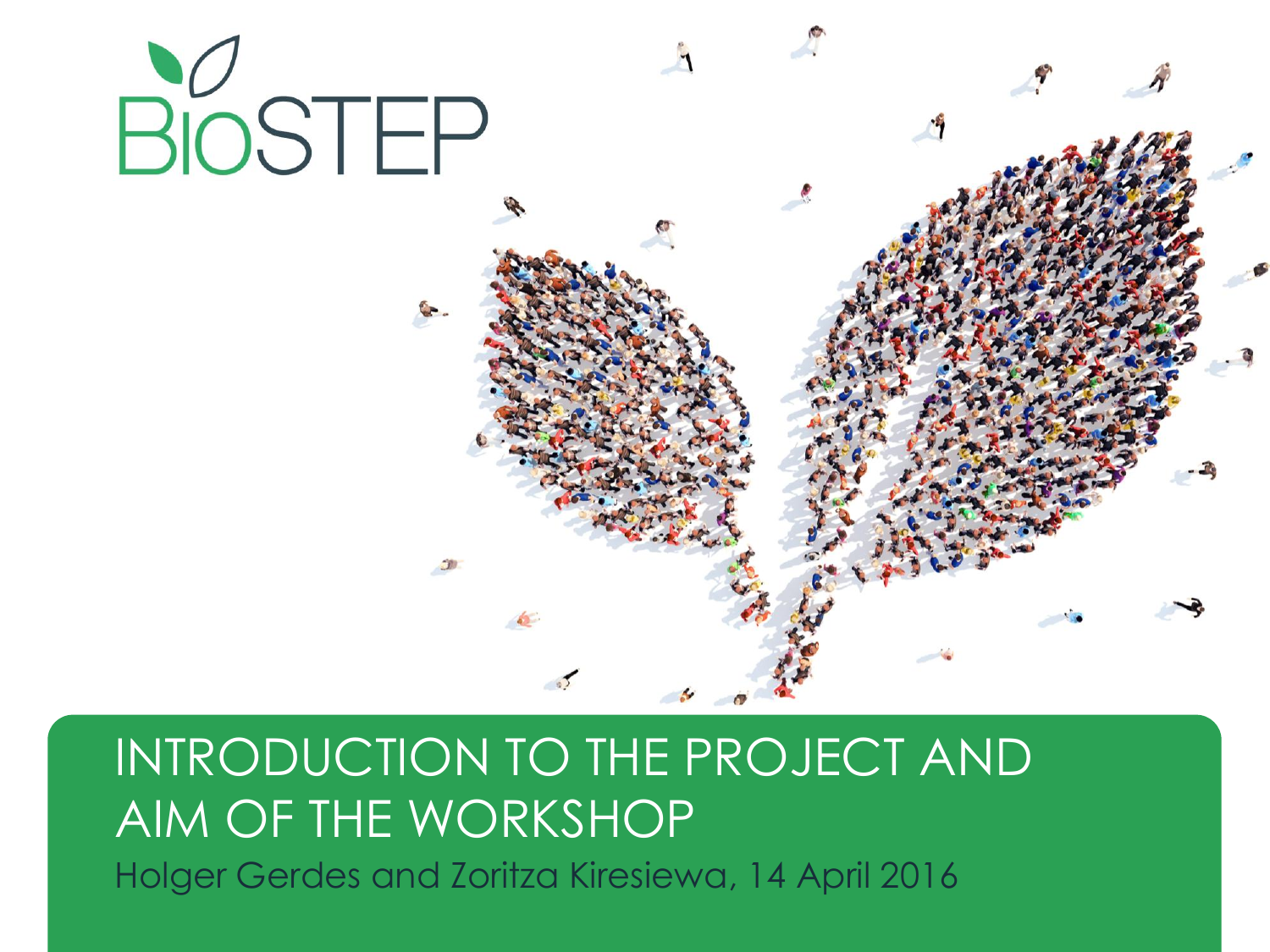#### Project structure



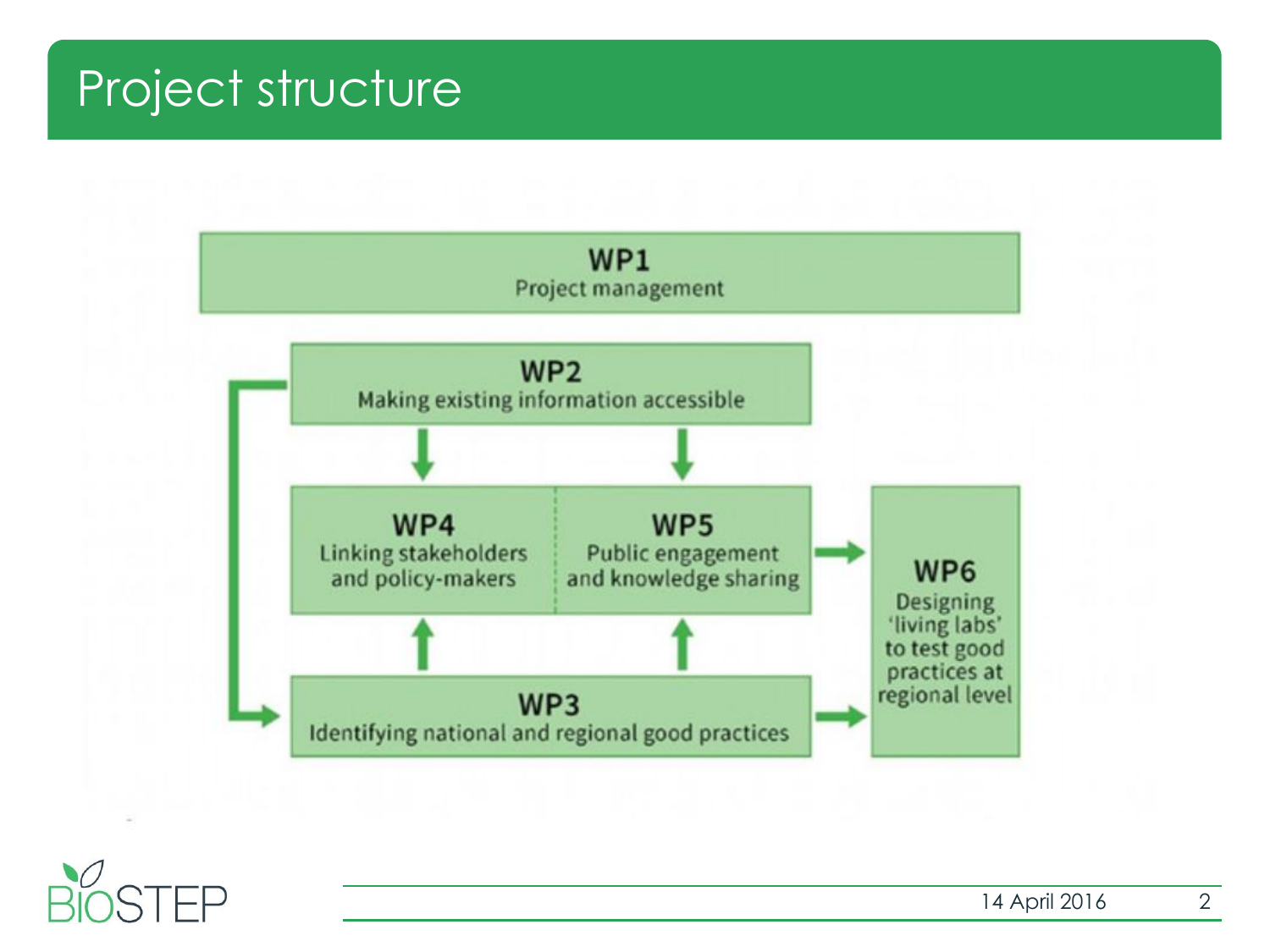### Results of the Stakeholder Consultation





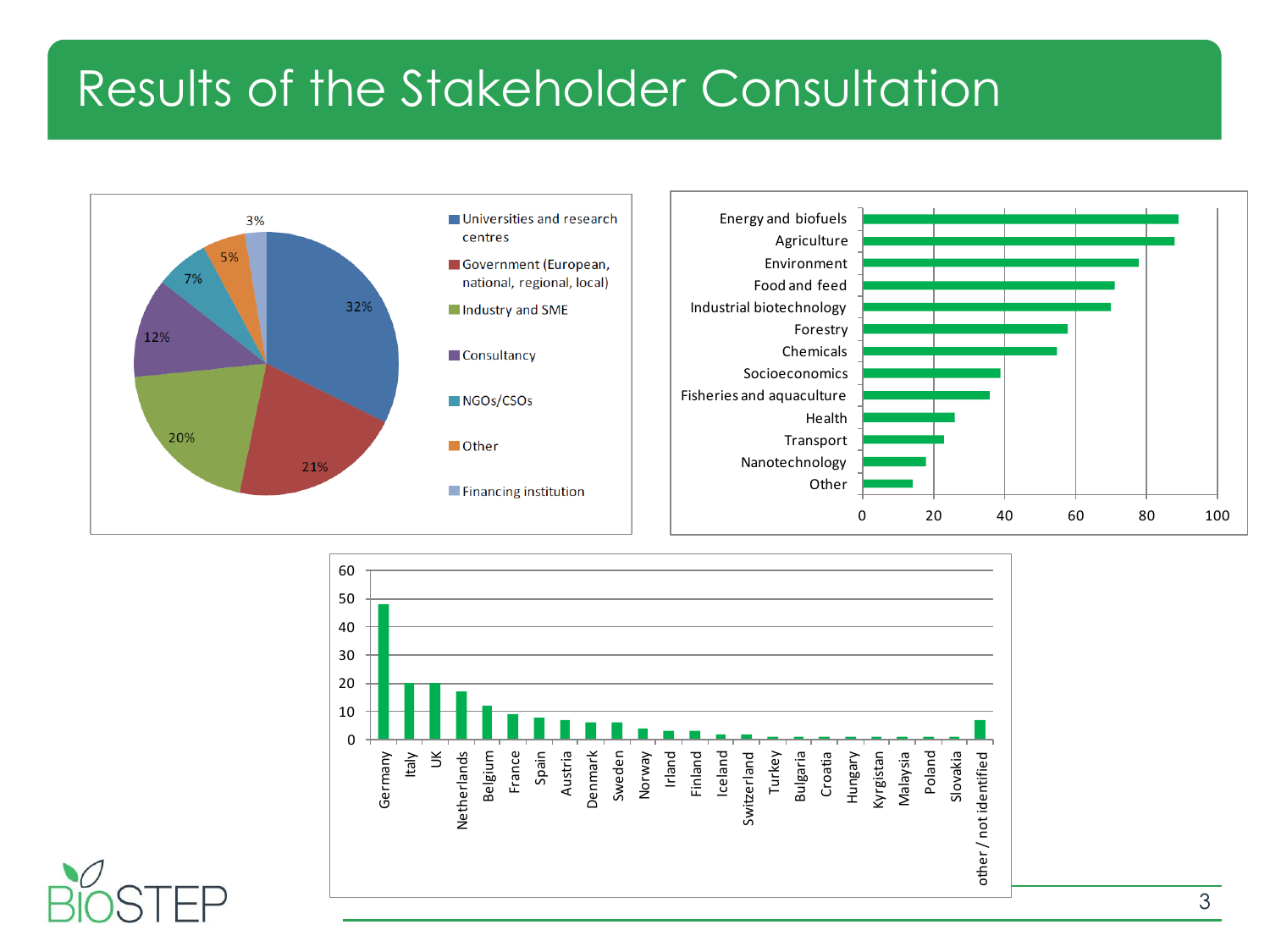# Four thematic sessions

- Thematic Discussion I: **Engagement in the Bioeconomy – Opportunities and Challenges** – facilitated by Kate Millar and Barbara Ribeiro, Centre for Applied Bioethics, School of Biosciences and Veterinary Medicine and Science, University of Nottingham
- Thematic Discussion II: **Sustainable Resource Management** facilitated by Martin Junginger, Chair Bio-Based Economy, Copernicus Institute of Sustainable Development, Utrecht University
- Thematic Discussion III: **Public Acceptance**  facilitated by Volkert Beekman, Agricultural Economics Institute (LEI), Wageningen University and Research Centre
- Thematic Discussion IV: **Sustainability Assurance**  facilitated by Sébastien Haye, Sector Leader Sustainability & Resources, E4tech
- **In-depth discussion with members of the Energy & Resources Research Group**, Copernicus Institute of Sustainable Development, Utrecht University – facilitated by Rainer Janssen, WIP Renewable Energies

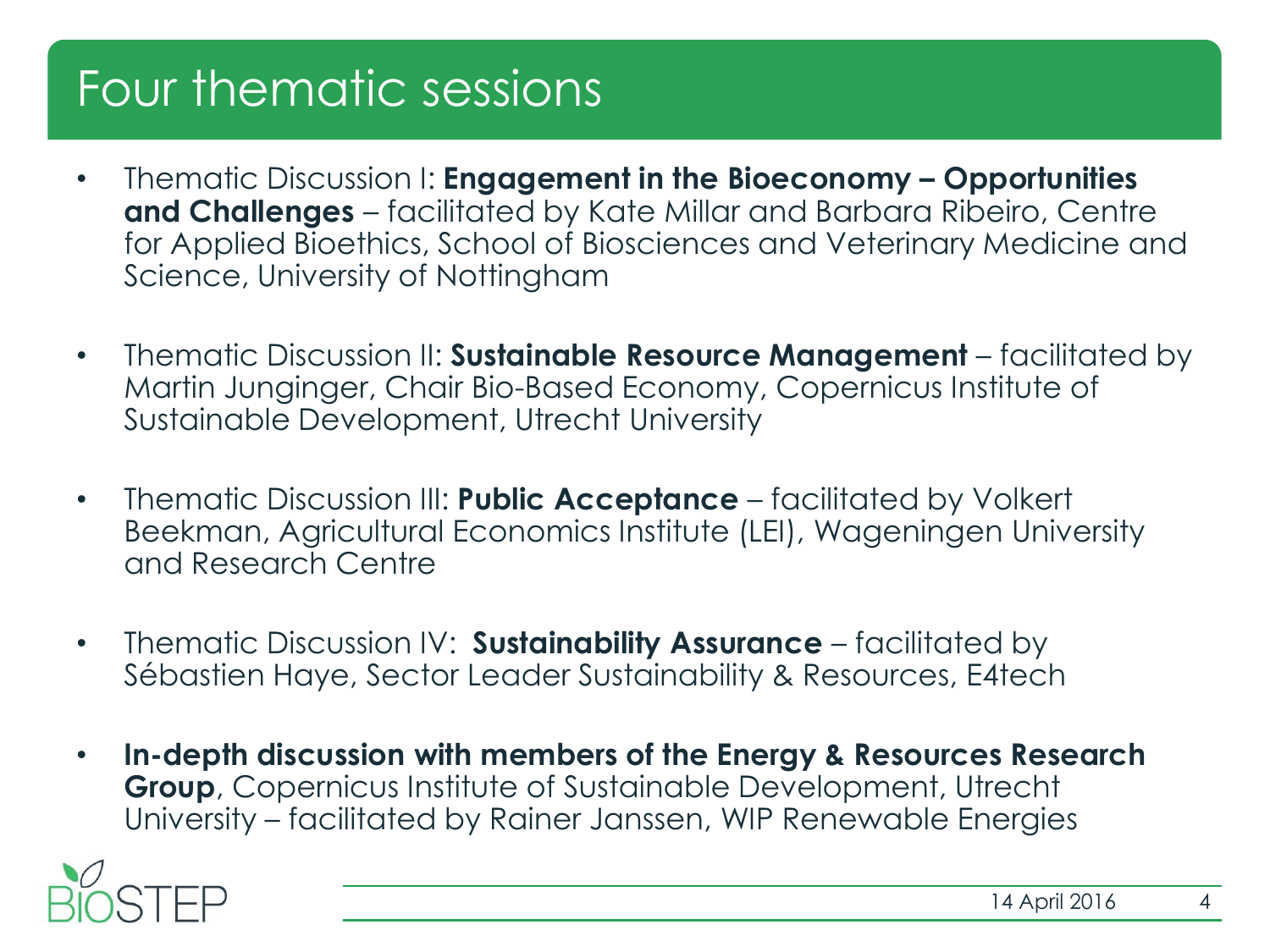## Aim of the workshop

- Identify and discuss challenges, opportunities, and policy gaps surrounding the development of bioeconomy strategies across Europe – and **potential (policy) measures** to address them
- Two further workshops at regional level in the course of 2016, one **concluding stakeholder conference in Spring 2017**
- Outcome of this process: list of **targeted policy recommendations** for the (further) development of balanced and informed bioeconomy strategies at the regional, national and European levels